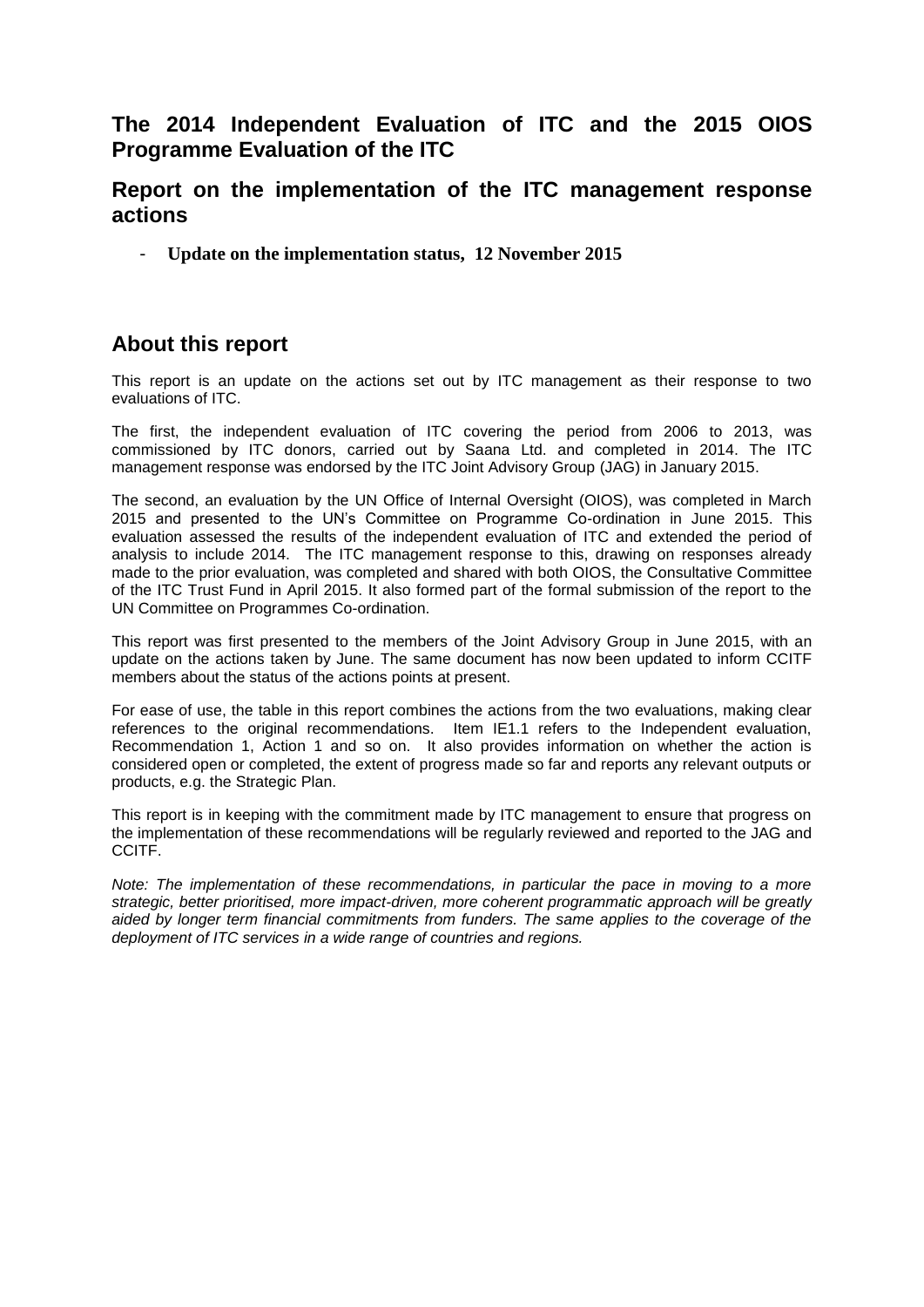## **STRATEGIC RECOMMENDATION 1:**

*Move to a strategic base for supporting and deploying ITC's unique strengths in the global Aid for Trade effort.*

- The six clustered focus areas in the current ITC Operational Plan and Case for Support should be provided with substantial longer-term financial support (5 year *minimum) and should be developed and deployed by ITC in genuinely strategic ways for a wide range of countries and regions.*
- *De-emphasize ambitions for conventional country programmes, in favour of capitalizing on proven ITC strengths globally and regionally.*

#### *Recommended Actions to ITC's Management:*

- *Use a small high-level programme-development and support unit, made up of experienced operational officers, to flesh out 6-10 year strategic programmes and longerterm support under the clusters, in pro-active dialogue with potential beneficiaries, operational staff and donors.*
- *Task this unit with reporting in one year to management and JAG on initial experience, including lessons for the responsibilities and working relationships of technical and geographical units, any suggested pruning of non-strategic services or products, and possible structural or other implications.*
- *Do not accept shorter-term, one-off projects that do not capitalize on ITC's potential contributions, but instead detract from its strategic effectiveness.*

| <b>Action ID</b> | Action                                                                                                                                                                                                                                                                                                                                                              | <b>Means of</b><br>verification    | Responsible<br>parties                      | <b>Completion</b><br>date | <b>Status</b> | <b>Comment</b> |
|------------------|---------------------------------------------------------------------------------------------------------------------------------------------------------------------------------------------------------------------------------------------------------------------------------------------------------------------------------------------------------------------|------------------------------------|---------------------------------------------|---------------------------|---------------|----------------|
| <b>IE1.1</b>     | Strategic Plan: The new Strategic Plan 2015-2017 has<br>articulated ITC's unique strengths and cemented its strategy<br>around the six focus areas. It reinforces ITC's key role in the<br>Aid for Trade landscape. The focus areas are underpinned by<br>a programmatic approach which aims to clarify the ITC<br>portfolio and align it with its strategic goals. | <b>Strategic Plan</b><br>2015-17   | <b>SPPG</b>                                 | Done                      |               |                |
| <b>IE1.2</b>     | Theory of change: ITC has also developed an intervention<br>logic that further details the corresponding theories of change<br>that ITC deploys as set out in the Strategic Plan.                                                                                                                                                                                   | "One ITC"<br>Intervention<br>Logic | SPPG with<br>input from<br><b>Divisions</b> | Done                      |               |                |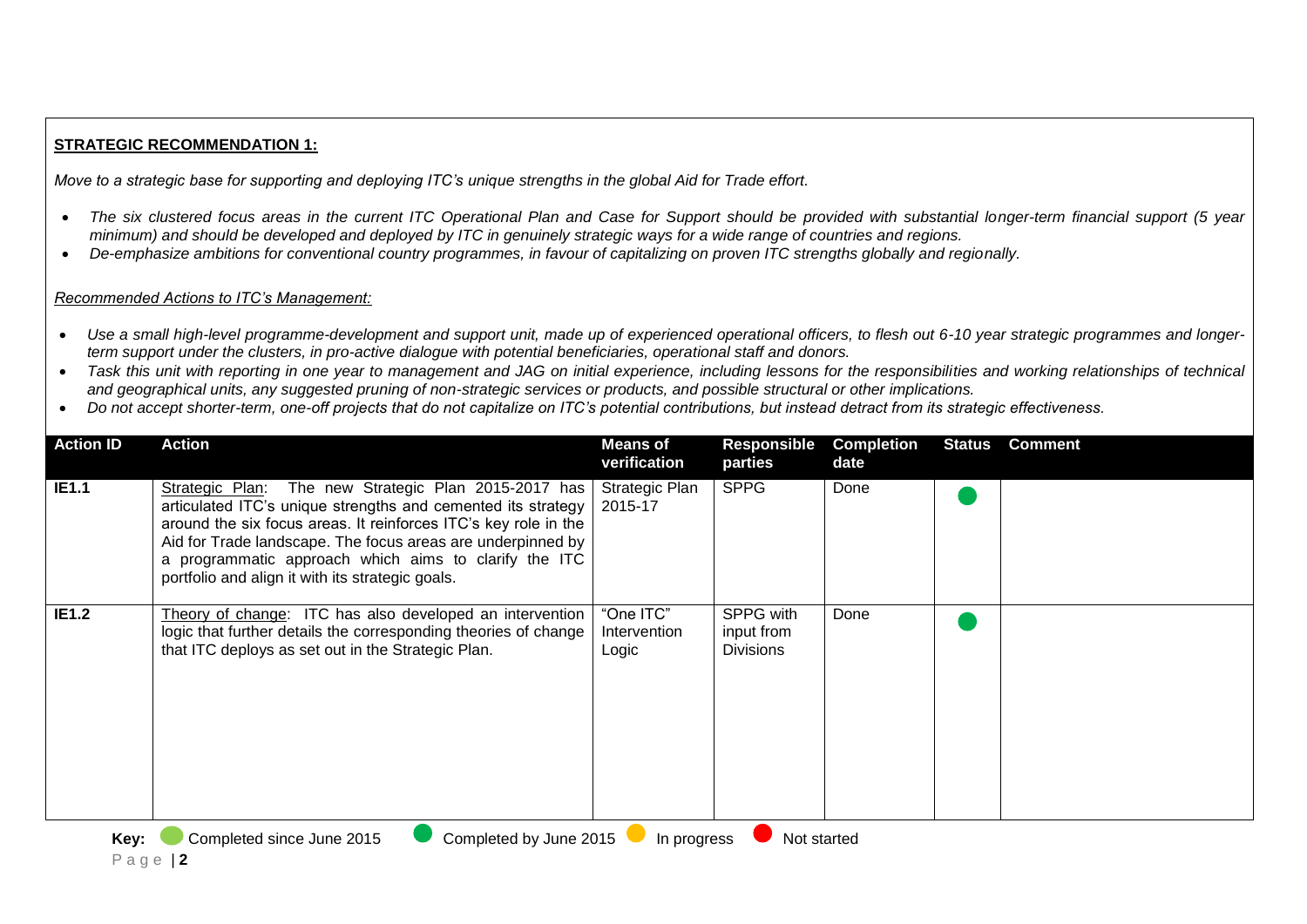| <b>Action ID</b>          | <b>Action</b>                                                                                                                                                                                                                                                                                                                                                                                                                                                                                                                                                                                                                                                                                                                             | <b>Means of</b><br>verification                                           | <b>Responsible</b><br>parties | <b>Completion</b><br>date                                            | <b>Status</b> | <b>Comment</b>                                                                                                                                                                                                                                                                                                                                                                                                                                                                                                                                                                                                                                                                                                              |
|---------------------------|-------------------------------------------------------------------------------------------------------------------------------------------------------------------------------------------------------------------------------------------------------------------------------------------------------------------------------------------------------------------------------------------------------------------------------------------------------------------------------------------------------------------------------------------------------------------------------------------------------------------------------------------------------------------------------------------------------------------------------------------|---------------------------------------------------------------------------|-------------------------------|----------------------------------------------------------------------|---------------|-----------------------------------------------------------------------------------------------------------------------------------------------------------------------------------------------------------------------------------------------------------------------------------------------------------------------------------------------------------------------------------------------------------------------------------------------------------------------------------------------------------------------------------------------------------------------------------------------------------------------------------------------------------------------------------------------------------------------------|
| IE1.3 &<br><b>OIOS5.5</b> | Programmatic Approach: Under each of the six focus areas<br>relevant programmes will be developed. ITC's programmatic<br>approach will include an intervention logic that analyses and<br>organizes current ITC services into a logical and coherent<br>sequence, identifying needs for improvement and innovation,<br>as well as gaps to be addressed for each programme. This<br>will determine standard success criteria attributable to<br>activities delivered by ITC Sections at each step of<br>beneficiaries' change process, and support evaluations of the<br>impact of ITC's interventions on the ground. It will also<br>include the introduction of programme management<br>standards such as programme boards and sponsors. | Programme<br>documents                                                    | DBIS, DMD<br>and DCP          | H <sub>2</sub> 2015<br>All<br>programme<br>plans<br>by<br>early 2016 | $\bullet$     | ITC is advancing in the<br>intervention logic for each one of<br>the programmes within the 6<br>focus areas. Internal task forces<br>have been set up for each<br>programme and there is ongoing<br>dialogue with interested members<br>to ensure relevant suggestions<br>are incorporated.<br><b>Since 23 June 2015:</b><br>The goal and scope of each of<br>the 15 programmes has been<br>approved by ITC management,<br>and a number of programme<br>development tasks are currently<br>in progress. Key among the tasks<br>is the development of theories of<br>change. Drafts have been<br>developed for all programmes<br>and are in the process of being<br>validated through an inclusive,<br>consultative process. |
| IE1.4                     | Catalogues of ITC Products and Services: It will focus on<br>areas where ITC has greater value added and discontinue in<br>the areas with lesser comparative advantage. The<br>programmatic approach and he catalogue will ensure better<br>prioritisation, fewer 'shorter-term, one-off projects', and<br>ultimately, greater impact                                                                                                                                                                                                                                                                                                                                                                                                     | Catalogue of<br><b>ITC Products</b><br>and Services                       | <b>SPPG</b>                   | H1 2015<br><b>Done</b>                                               |               | Catalogue under preparation, in<br>parallel with the programmatic<br>approach.<br><b>Since 23 June 2015:</b><br>A catalogue of ITC products and<br>services is developed. It will be<br>published on ITC's website<br>shortly.                                                                                                                                                                                                                                                                                                                                                                                                                                                                                              |
| <b>IE1.5</b>              | A task force will be set up<br>Programme Development:<br>charged with programme<br>project design to ensure<br>coherence and efficiency.                                                                                                                                                                                                                                                                                                                                                                                                                                                                                                                                                                                                  | Setting up of<br>task force with<br>objectives and<br>success<br>criteria | <b>ITC</b><br>Management      | Done                                                                 |               |                                                                                                                                                                                                                                                                                                                                                                                                                                                                                                                                                                                                                                                                                                                             |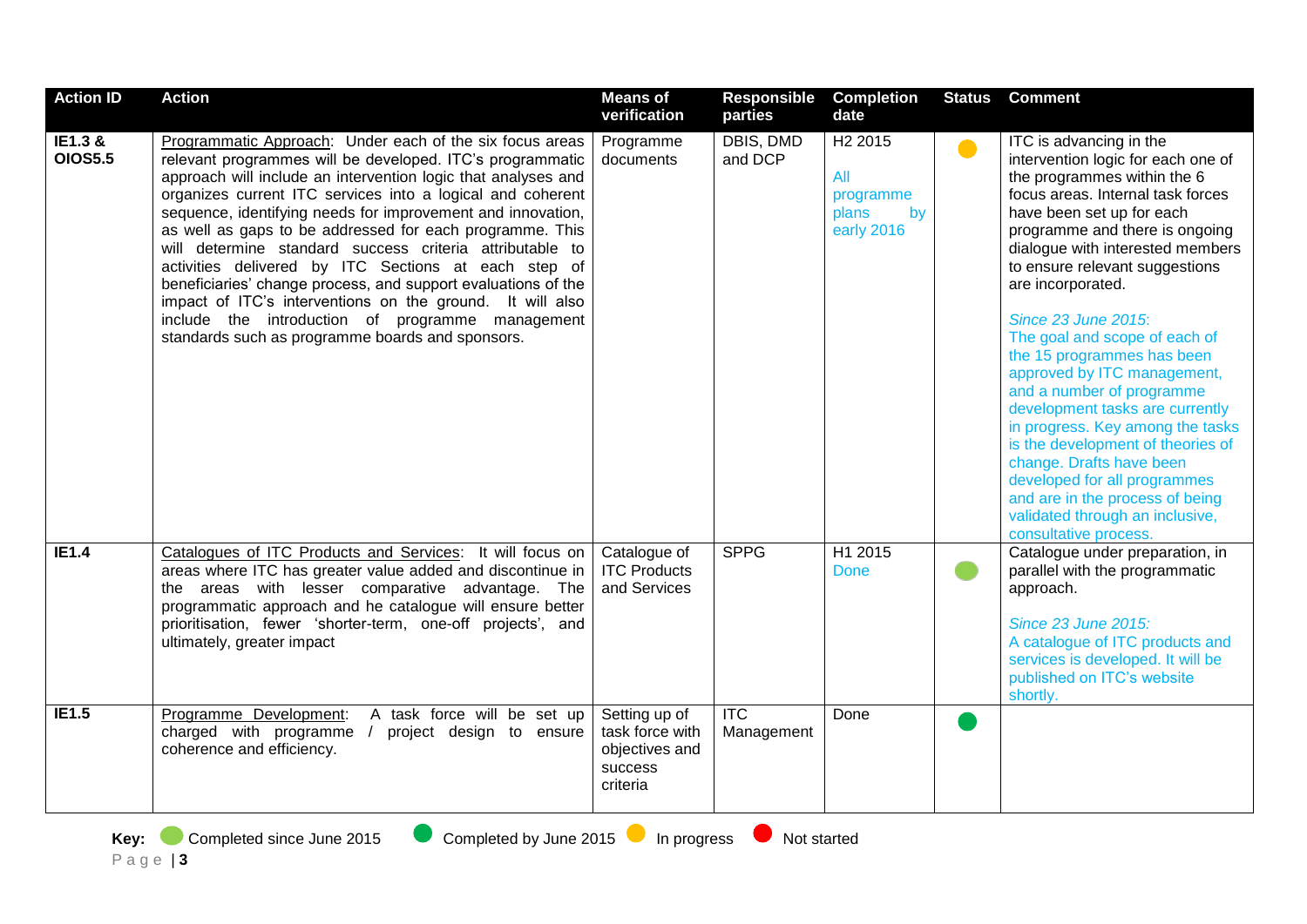| <b>Action ID</b>          | <b>Action</b>                                                                                                                                                                                                           | <b>Means of</b><br>verification                            | <b>Responsible</b><br>parties | <b>Completion</b><br>date | <b>Status</b>  | <b>Comment</b>                                                                                                                                                                                                                                                                                                                                                                                                                                                                                          |
|---------------------------|-------------------------------------------------------------------------------------------------------------------------------------------------------------------------------------------------------------------------|------------------------------------------------------------|-------------------------------|---------------------------|----------------|---------------------------------------------------------------------------------------------------------------------------------------------------------------------------------------------------------------------------------------------------------------------------------------------------------------------------------------------------------------------------------------------------------------------------------------------------------------------------------------------------------|
| IE1.6 &<br><b>OIOS3.2</b> | Annual Operational Plan: The goals outlined in the Strategic<br>plan will be implemented via Annual Operational Plans. The<br>implementation and accomplishments will be reported to<br>members through Annual Reports. | Annual<br>Operational<br><b>Plans</b><br>Annual<br>Reports | OED and<br><b>DPS</b>         | H <sub>2</sub> 2017       | <b>D</b>       | 2015 Operational Plan completed<br>and circulated to members in Q1.<br>2014 Annual Report completed<br>and will be discussed at the 2015<br>JAG.<br>From 2015 the annual planning<br>process will include a portfolio<br>review.<br>Since 23 June 2015:<br>Operational Plan 2016, aligned<br>with the Strategic Plan, is under<br>development and on track to be<br>delivered in December 2015. This<br>has been informed by a portfolio<br>review.<br>2015 Annual Report to be<br>completed in Q1 2016 |
| IE1.7 &<br><b>OIOS2.3</b> | Serving Country Needs: At the country and regional level,<br>each programme within each of the six focus areas will be<br>adapted and customized into client-focused integrated<br>solutions.                           | Programme<br>Plans                                         | <b>ITC</b><br>Management      | H <sub>2</sub> 2017       | $\blacksquare$ | All country and regional<br>interventions under design adapt<br>ITC's programmes to suit local<br>needs.<br>On-going and ensured through<br>the participation of Country<br>Managers and country / regional<br>target beneficiaries and partners<br>in the design and implementation<br>of country and regional level<br>solutions.                                                                                                                                                                     |

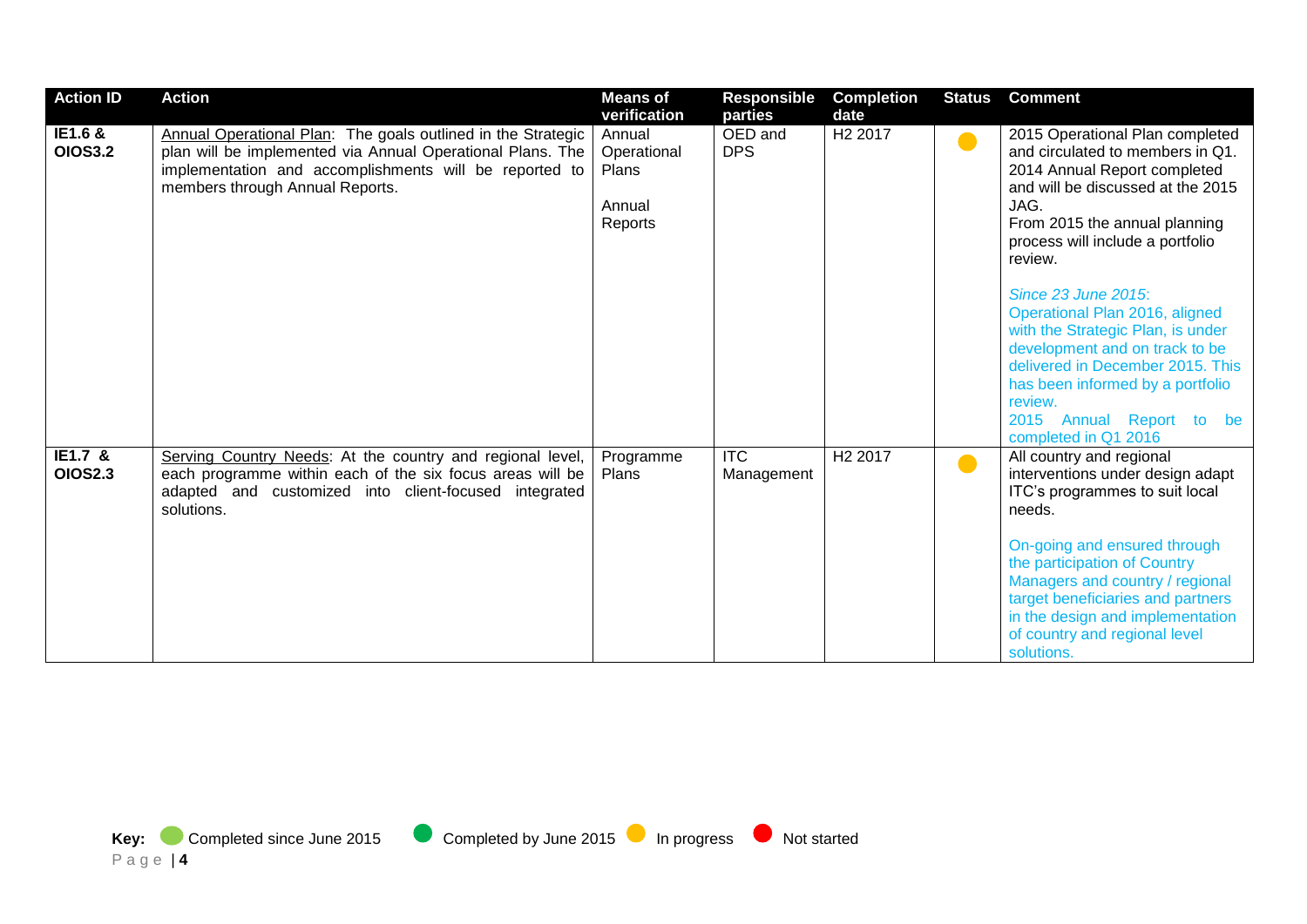## **STRATEGIC RECOMMENDATION 2:**

*Protect and develop ITC's main and distinctive working assets: its special capacity to deal with the private sector in trade and its excellence in technical expertise and appropriate technical assistance.*

### *Recommended Actions to ITC's Management:*

- *Regularly maintain and use the new Client Relationship Management System as an essential pillar of ITC's private sector advantage and its worldwide network of clients and partners.*
- *Stage and phase further reforms and growth to existing and developing capacities to avoid overload and constant improvisation.*
- *Building on progress to date; rapidly finalize "good enough" systems of project cycle management, results-based management and reporting and knowledge management together with the other key challenges identified.*
- Resolve anomalies in management practice and in the status, recognition and deployment of the whole ITC workforce and managers. Build in the time, resources and *incentives for proper performance appraisal and staff development.*

| IE2.8 &        | Improvement in CRM: ITC will focus on making CRM            | <b>CRM</b> meeting | <b>DMD</b> | H <sub>2</sub> 2015 | Further system improvements will be       |
|----------------|-------------------------------------------------------------|--------------------|------------|---------------------|-------------------------------------------|
| <b>OIOS4.5</b> | work even better: workflows and processes to update         | development        |            | Done                | rolled out in September 2015, in parallel |
|                | data will be established; new reports will be enabled       | criteria           |            |                     | with the release of CRM Dynamics          |
|                | management information;<br>allowing<br>better<br>and        |                    |            |                     | update and the New Project Portal.        |
|                | modifications will be made to enhance core processes        |                    |            |                     |                                           |
|                | such as the Note for File, and the scanning of business     |                    |            |                     | Since 23 June 2015:                       |
|                | cards. In addition definitions of what constitutes a client |                    |            |                     | Improvements to the CRM were rolled       |
|                | will be reviewed.                                           |                    |            |                     | out in September 2015. They have          |
|                |                                                             |                    |            |                     | enabled the simplification of a number    |
|                |                                                             |                    |            |                     | of processes and workflows that will      |
|                |                                                             |                    |            |                     | facilitate the use of the system,         |
|                |                                                             |                    |            |                     | including the preparation of Notes for    |
|                |                                                             |                    |            |                     | File and entering account and contact     |
|                |                                                             |                    |            |                     | details. A new report enables project     |
|                |                                                             |                    |            |                     | specific client data to be collated and   |
|                |                                                             |                    |            |                     | easily displayed. A business card         |
|                |                                                             |                    |            |                     | scanning solution has been                |
|                |                                                             |                    |            |                     | implemented. In terms of client           |
|                |                                                             |                    |            |                     | definition, data will be included in the  |
|                |                                                             |                    |            |                     | system for organisations that constitute  |
|                |                                                             |                    |            |                     | entities with which ITC has regular       |
|                |                                                             |                    |            |                     | contact or may have the need to have      |
|                |                                                             |                    |            |                     | ongoing contact.                          |
|                |                                                             |                    |            |                     |                                           |

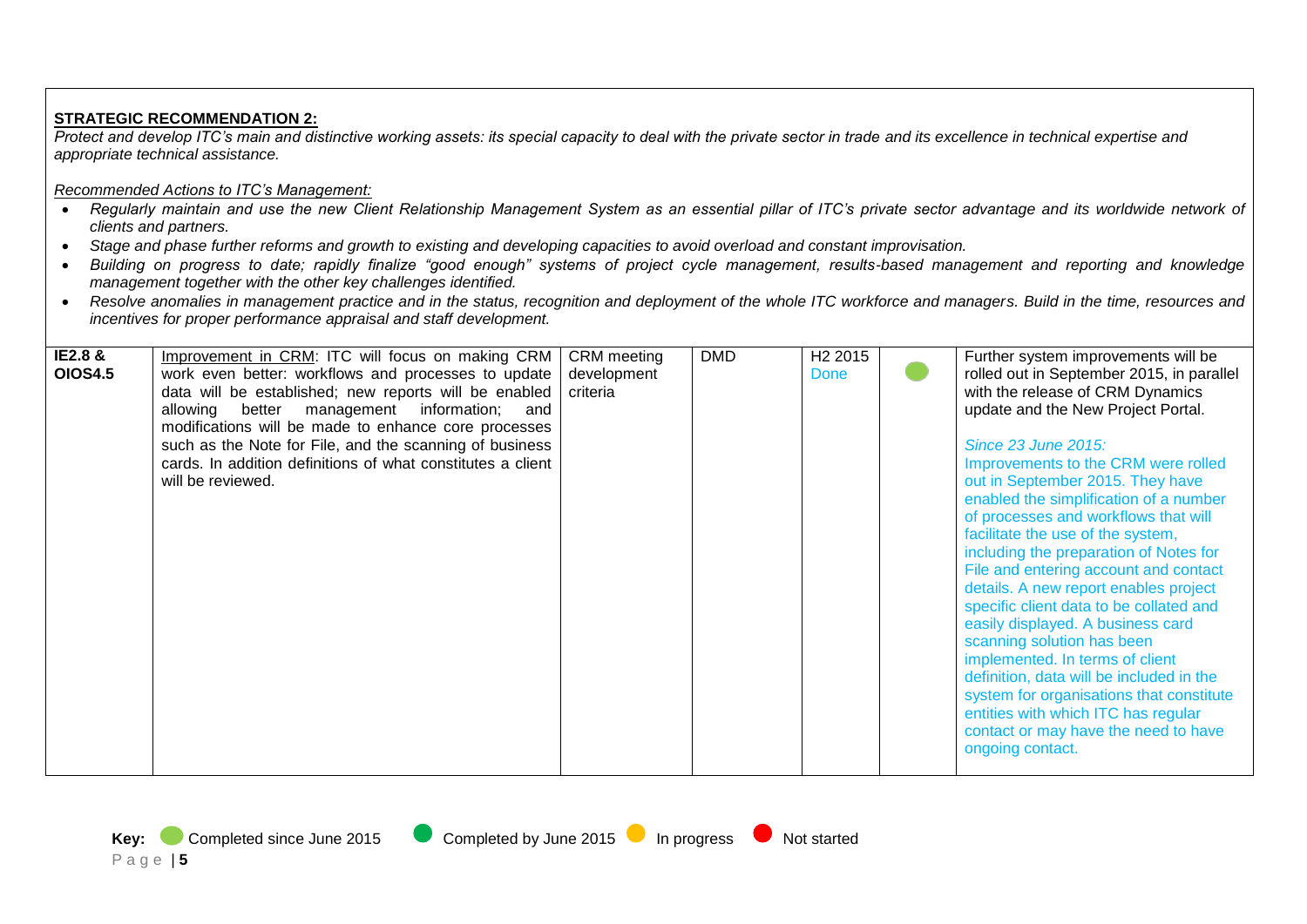| <b>Action ID</b>                                                           | <b>Action</b>                                                                                                                                                                                                                                                                                                                                                                                                                                                                                                                                                                                                                                                                                                                                                                                                                           | <b>Means of</b>                                                            | <b>Responsible</b> | <b>Comple</b> | <b>Status</b> | <b>Comment</b>                                                                                                                                                                                                                                                                                                                                                                                                                                                                                                                                                                                                                                                                   |
|----------------------------------------------------------------------------|-----------------------------------------------------------------------------------------------------------------------------------------------------------------------------------------------------------------------------------------------------------------------------------------------------------------------------------------------------------------------------------------------------------------------------------------------------------------------------------------------------------------------------------------------------------------------------------------------------------------------------------------------------------------------------------------------------------------------------------------------------------------------------------------------------------------------------------------|----------------------------------------------------------------------------|--------------------|---------------|---------------|----------------------------------------------------------------------------------------------------------------------------------------------------------------------------------------------------------------------------------------------------------------------------------------------------------------------------------------------------------------------------------------------------------------------------------------------------------------------------------------------------------------------------------------------------------------------------------------------------------------------------------------------------------------------------------|
|                                                                            |                                                                                                                                                                                                                                                                                                                                                                                                                                                                                                                                                                                                                                                                                                                                                                                                                                         | verification                                                               | parties            | tion<br>date  |               |                                                                                                                                                                                                                                                                                                                                                                                                                                                                                                                                                                                                                                                                                  |
| IE2.9 &<br><b>OIOS2.1 &amp;</b><br><b>OIOS2.4 &amp;</b><br><b>OIOS 3.1</b> | Quality Control Process: Since 2012 ITC has followed a<br>quality control process for all TRTA projects. This has<br>significantly raised the quality of project development.<br>Every project has a logframe, which shows direct<br>contribution of that project to the overall corporate goals.<br>Since 2013 key features of successful projects (risks,<br>exit strategies etc.) are systematically considered. In<br>2014 the quality assurance process was streamlined,<br>quality assurance was placed at the heart of the Project<br>Appraisal Committee (PAC), core information needs<br>were redefined, and a scoring system to grade<br>proposals on their quality was introduced.<br>The monitoring and evaluation plans of new projects are<br>assessed as part of the project quality assurance<br>process.               | Communication<br>on quality<br>control process<br>at ITC                   | <b>OED</b>         | Done          |               | Project design templates and processes<br>have been reviewed.<br>There may be need for future<br>adjustments as a result of the<br>programmatic approach.<br>Since 23 June 2015:<br>The New Project Portal, launched on 20<br>July 2015, fully supports ITC's quality<br>assurance process and ensures that<br>specified information requirements are<br>systematically met in each project phase.<br>Project quality scores have improved,<br>supported by e-learning modules on<br>project design.<br>The New Project Portal also supports<br>ITC's change control process, and<br>ensures that records of changes and<br>reasons for change are systematically<br>documented. |
| <b>IE2.10 &amp;</b><br><b>OIOS4.7</b>                                      | Project Cycle Management: As part of its commitment to<br>continuing to improve project cycle management, ITC is<br>further integrating all steps of the project cycle for all ITC<br>projects in an updated version of its Project Portal. It will<br>be upgraded in three stages. The first stage will deliver<br>all the core functions needed design, implement and<br>report on projects and programmes. This is due to be<br>completed in the first half of 2015. The second stage will<br>add better management reporting and the full migration<br>of projects. The last stage will add workflow automation<br>and Umoja integration. This should reduce internal<br>transaction costs, increase the usability of the system<br>and produce better management information, including<br>monitoring, evaluation and impact data. | Roadmap for<br>ITC's new<br><b>Project Portal</b><br>New Project<br>Portal | <b>OED</b>         | H1 2016       | $\bullet$     | The New Project Portal is due to launch<br>end July 2015.<br>Since 23 June 2015:<br>Phase 1 of the New Project Portal (NPP)<br>was completed and the application went<br>live on 20 July 2015. Since then, all new<br>projects are being developed and<br>managed in the NPP. As part of the<br>NPP's Phase 2, projects that are already<br>operational are currently being migrated<br>from ITC's legacy systems to the NPP. By<br>1 January 2016, ITC's entire portfolio of<br>projects will be managed through the new<br>system.                                                                                                                                             |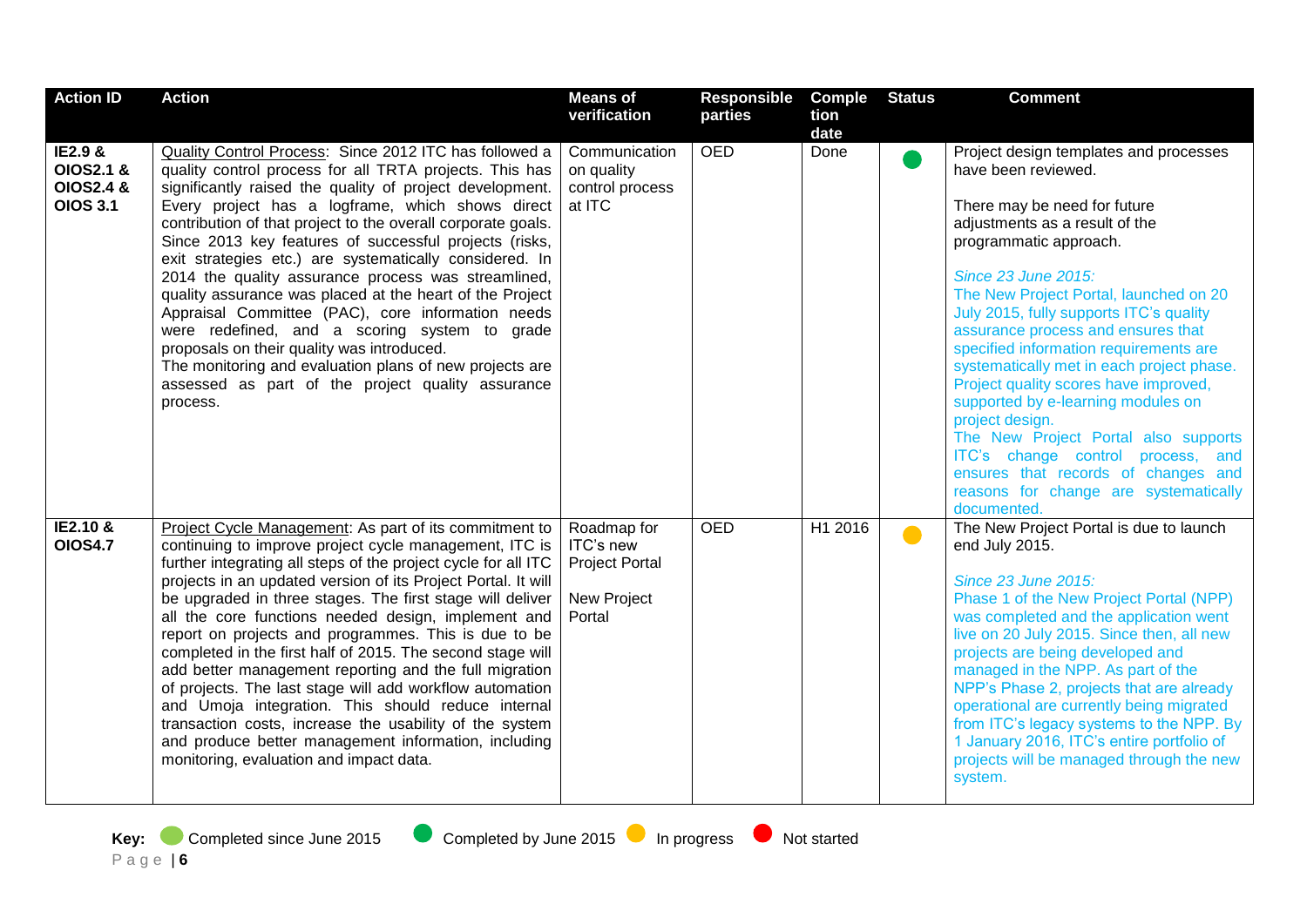| <b>Action ID</b>                                   | <b>Action</b>                                                                                                                                                                                                                                                                                                                                                                                                                                                                                                                                                                                                                                                                                                                                                                                                                                                                                                                                             | <b>Means of</b><br>verification                                                                                  | Responsible<br>parties                | Compl<br>etion<br>date |                                          | <b>Status</b> Comment                                                                                                                                                                                                                                                                                                                                                                                                                                                                                                                                                                 |
|----------------------------------------------------|-----------------------------------------------------------------------------------------------------------------------------------------------------------------------------------------------------------------------------------------------------------------------------------------------------------------------------------------------------------------------------------------------------------------------------------------------------------------------------------------------------------------------------------------------------------------------------------------------------------------------------------------------------------------------------------------------------------------------------------------------------------------------------------------------------------------------------------------------------------------------------------------------------------------------------------------------------------|------------------------------------------------------------------------------------------------------------------|---------------------------------------|------------------------|------------------------------------------|---------------------------------------------------------------------------------------------------------------------------------------------------------------------------------------------------------------------------------------------------------------------------------------------------------------------------------------------------------------------------------------------------------------------------------------------------------------------------------------------------------------------------------------------------------------------------------------|
| IE2.11 &<br><b>OIOS4.2 &amp;</b><br><b>OIOS4.4</b> | Since the end of 2013 ITC has been<br>Evaluation:<br>implementing a more systematic approach to evaluations<br>that is better aligned with corporate goals and strategies.<br>By 2015 this will comprise in-depth evaluation through a<br>limited set of strategic-level independent evaluations,<br>focusing on priorities defined in the ITC Strategic Plan.<br>ITC is also increasing the extent of evaluation coverage<br>through self-evaluations. These will be subject to a formal<br>validation process to ensure that they meet quality<br>standards. ITC evaluation function will support the gradual<br>development of standard corporate practices governing<br>the use and development of impact measurement<br>techniques i.e. selection criteria, questionnaires and<br>methods that establish clear attribution of observed<br>changes to ITC activities.<br>ITC will also roll out staff training on evaluation and impact<br>assessment | Evaluation<br>guidelines and<br>development of<br>standard<br>corporate<br>practices for<br>impact<br>evaluation | <b>OED</b>                            | H <sub>2</sub> 2016    | $\blacksquare$<br>$\bullet$<br>$\bullet$ | ITC's evaluation policy has been revised.<br>The annual corporate impact survey has<br>been conducted and results are being<br>processed.<br>Guidelines on evaluation and self-<br>evaluation are under preparation.<br>Staff training on evaluation and impact<br>assessment is included in the Evaluation<br>Unit's 2015 workplan.<br>Since 23 June 2015:<br>In parallel with the programme<br>development process, standard corporate<br>results indicators at the intermediate<br>outcome level, and standard practices for<br>measuring these indicators are being<br>developed. |
| IE2.12                                             | Improve 'evaluability' of projects: ITC is also building<br>better logic chains to establish clearer attribution between<br>ITC activities and claimed results, building in better<br>'evaluability', embedding impact into every project and<br>ensuring the integration of evaluation recommendations<br>back into the project cycle.                                                                                                                                                                                                                                                                                                                                                                                                                                                                                                                                                                                                                   | Project and<br>Programme<br>Plans as<br>approved by<br><b>SMC</b>                                                | <b>SPPG</b> with<br>DBIS,<br>DMD, DCP | H <sub>2</sub> 2015    | $\bullet$                                | The programme theories of change and<br>logic models will serve as a framework for<br>ITC projects, to enable evaluation<br>of groups of related projects<br>/programmes, together with revised<br>evaluation policy and evaluation<br>guidelines.<br><b>Since 23 June 2015:</b><br>Theories of change for each programme,<br>within an overall ITC theory of change,<br>have been drafted and are being<br>validated (Oct-Dec). They will be finalised<br>by the end of 2015.                                                                                                        |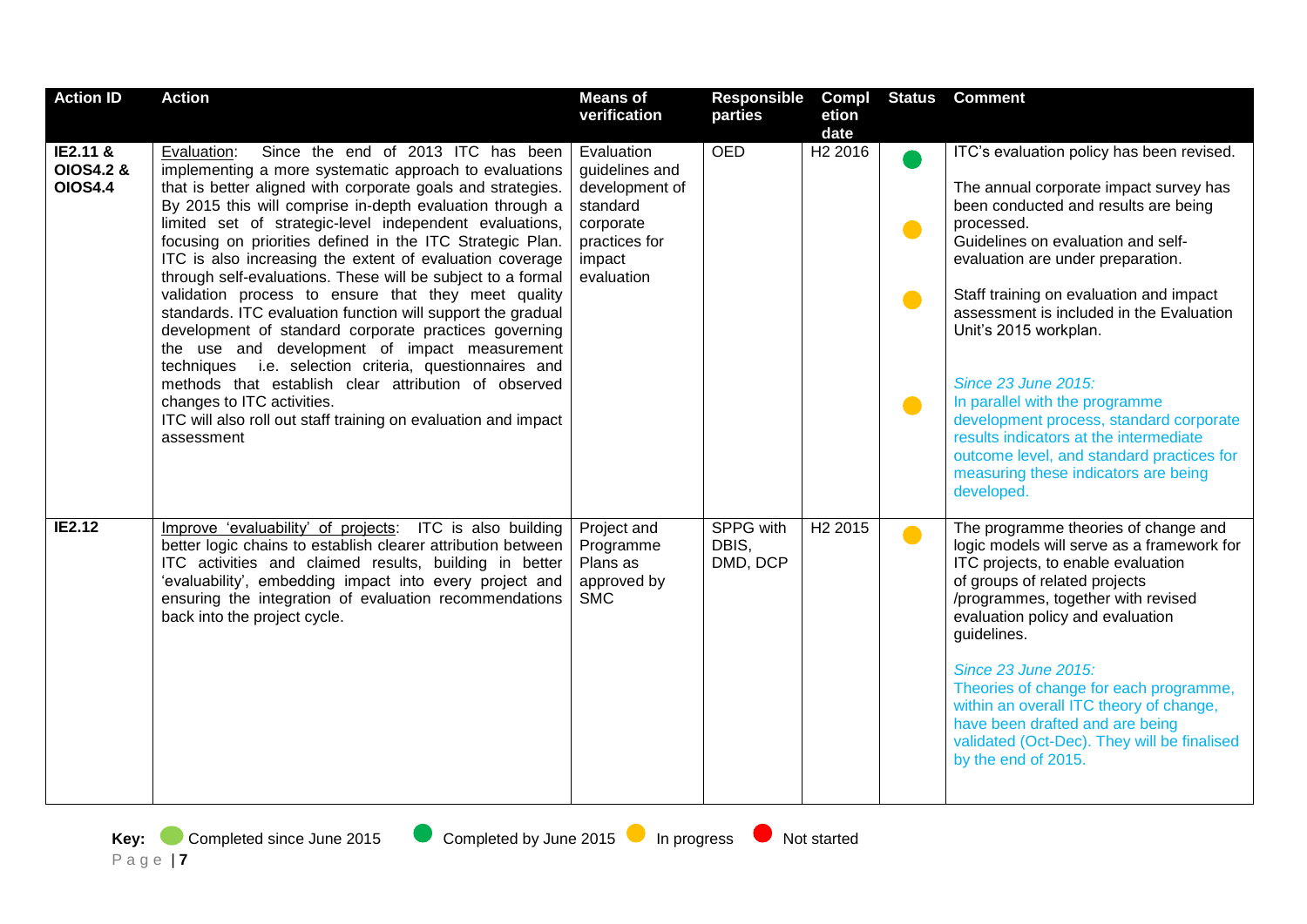| <b>Action ID</b>           | <b>Action</b>                                                                                                                                                                                                                                                                                                                                                                                                                                                                                                                                                                                                                                                                                                                                            | <b>Means of</b><br>verification                                   | <b>Responsib</b><br>le parties | Comple<br>tion<br>date      | <b>Status</b> | <b>Comment</b>                                                                                                                                                                                                                                                                                             |  |  |
|----------------------------|----------------------------------------------------------------------------------------------------------------------------------------------------------------------------------------------------------------------------------------------------------------------------------------------------------------------------------------------------------------------------------------------------------------------------------------------------------------------------------------------------------------------------------------------------------------------------------------------------------------------------------------------------------------------------------------------------------------------------------------------------------|-------------------------------------------------------------------|--------------------------------|-----------------------------|---------------|------------------------------------------------------------------------------------------------------------------------------------------------------------------------------------------------------------------------------------------------------------------------------------------------------------|--|--|
| IE2.13 &<br><b>OIOS5.4</b> | Development and Retention of ITC Expertise: ITC places<br>the development and retention of its expertise at the heart<br>of its approach. The Strategic Plan 2015-17 places the<br>development of expertise as one of its top five priorities for<br>increasing the effectiveness of its interventions. Increasing<br>investment in staff training on critical knowledge areas<br>such as project management, SME competitiveness and<br>functioning of supply chains will be a priority moving<br>forward. In addition to its regular staff satisfaction surveys,<br>ITC will implement 360 degree feedback starting with<br>senior management in 2015.                                                                                                 | <b>Annual Report</b><br>2014                                      | <b>DPS</b>                     | H <sub>2</sub> 2017         |               | The 2015 staff technical training<br>programme was adopted and is being<br>rolled out.<br>The staff survey and 360° feedback on<br>senior management will be rolled out in<br>the second half of 2015 (December).                                                                                          |  |  |
|                            | <b>STRATEGIC RECOMMENDATION 3:</b><br>Pragmatically strengthen governance and continue to strengthen accountability while minimizing bureaucracy.<br>Recommended Actions to ITC's Management:<br>Strengthen the information to JAG and CCITF on plans, performance and results - under each of ITC's funding streams, including the Regular Budget - as well as on<br>internal management and economical operation<br>Be transparent and assertive about both the real progress and the limits in defining, advancing and reporting results in ITC's work and in in making and defending<br>adjustments and adaptations to standardized UN requirements that may be necessary to accommodate its distinctive mission and essential business requirements |                                                                   |                                |                             |               |                                                                                                                                                                                                                                                                                                            |  |  |
| IE3.14 &<br><b>OIOS4.1</b> | Improvements in Accountability:<br>ITC Management is<br>committed to improving accountability. To this end in 2014<br>it commissioned an accountability framework, in<br>conjunction with OIOS. The framework was delivered in<br>2014 and is currently being implemented. ITC is also<br>preparing to carry out a similar process on risk<br>management.                                                                                                                                                                                                                                                                                                                                                                                                | Accountability<br>Framework<br><b>Corporate Risk</b><br>Framework | DPS, OED                       | Done<br>H <sub>2</sub> 2015 |               | Draft risk framework received from OIOS.<br>ITC management has provided<br>comments and awaits the final version for<br>review and implementation.<br>Since 23 June 2015:<br>Follow-up on OIOS recommendations in<br>progress. Corporate risk management<br>framework to be introduced in January<br>2016. |  |  |
| Key:                       | Completed by June 2015<br>Completed since June 2015                                                                                                                                                                                                                                                                                                                                                                                                                                                                                                                                                                                                                                                                                                      | In progress                                                       |                                | Not started                 |               |                                                                                                                                                                                                                                                                                                            |  |  |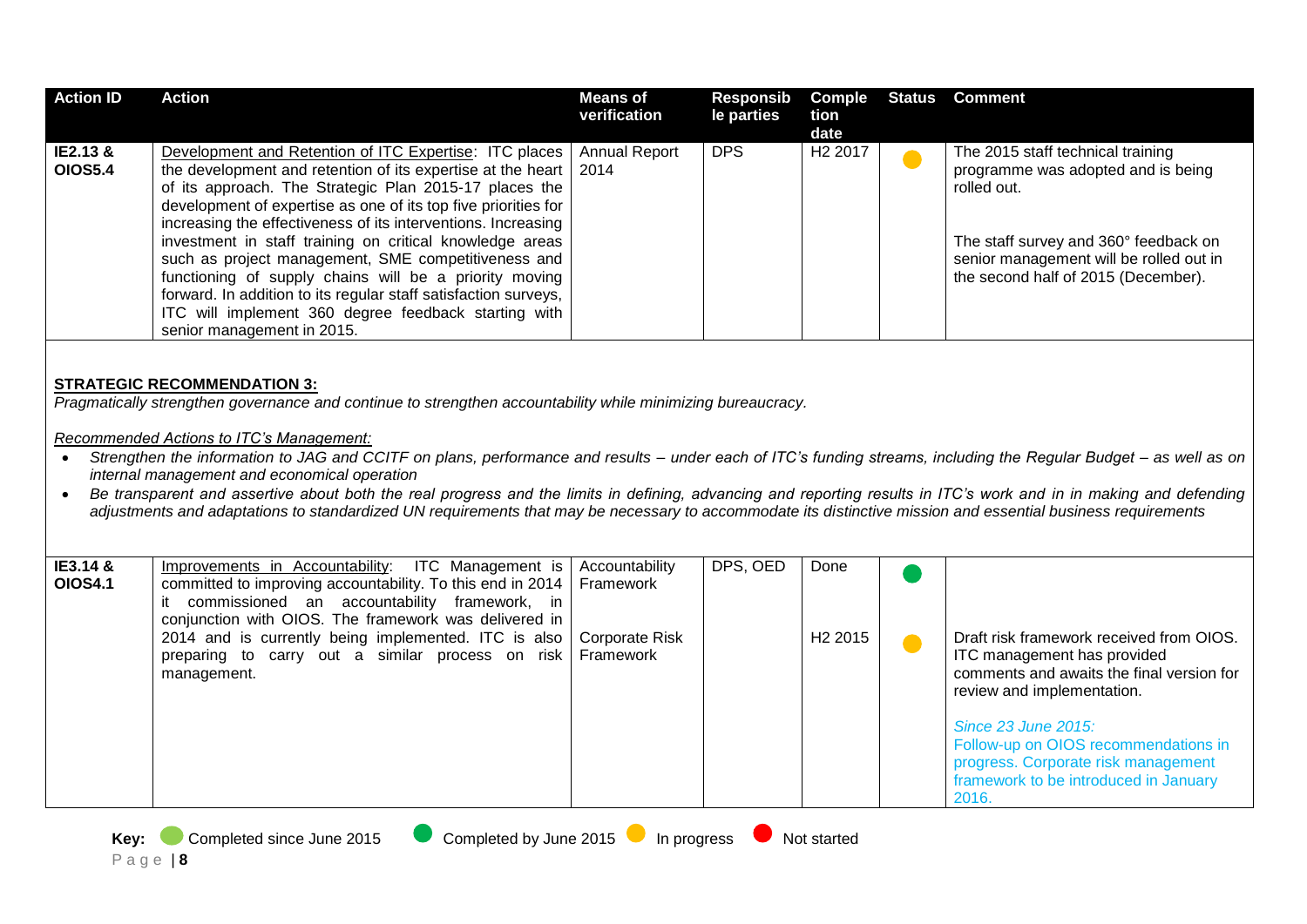| <b>Action ID</b>           | <b>Action</b>                                                                                                                                                                                                                                                                                                                                                                                                                                                                                                                                                                                                              | <b>Means of</b><br>verification                                              | <b>Responsib</b><br>le parties | <b>Comple</b><br>tion<br>date | <b>Status</b> | <b>Comment</b>                                                                                                                                                                                                                                                                                                                                                                                                                                                                                                       |
|----------------------------|----------------------------------------------------------------------------------------------------------------------------------------------------------------------------------------------------------------------------------------------------------------------------------------------------------------------------------------------------------------------------------------------------------------------------------------------------------------------------------------------------------------------------------------------------------------------------------------------------------------------------|------------------------------------------------------------------------------|--------------------------------|-------------------------------|---------------|----------------------------------------------------------------------------------------------------------------------------------------------------------------------------------------------------------------------------------------------------------------------------------------------------------------------------------------------------------------------------------------------------------------------------------------------------------------------------------------------------------------------|
| IE3.15                     | Better Reporting: The new strategic focus areas and the<br>underpinning programmatic approach introduced in the<br>Strategic Plan 2015-17 will significantly aid reporting and<br>accountability. ITC has improved its reporting on results<br>and impact to the CCITF and JAG and will continue to do<br>SO.                                                                                                                                                                                                                                                                                                              | Reports to<br>CCITF and for<br><b>JAG</b>                                    | <b>OED</b>                     | H <sub>2</sub> 2017           |               | Reports to the JAG and CCITF (including<br>the Annual Report) and being enriched<br>with more and better data and analysis.<br><b>Since 23 June 2015:</b><br>Improved CCITF report, as per CCITF<br>requests. Concept for 2015 Annual<br>Report currently under development.                                                                                                                                                                                                                                         |
| IE3.16 &<br><b>OIOS4.3</b> | Transparency and Impact: In 2013 ITC provided online<br>transparency on all its technical assistance projects<br>including development targets and results. This<br>transparency will be further improved in the new project<br>portal currently being developed. ITC has already<br>improved reporting on its impact, with the 2013 Corporate<br>Impact Survey, and will continue to find innovative ways to<br>better understand, and measure, its impact. ITC will<br>continue to work on a set of 'impact stories' to better tell<br>the ITC story publicly and will continue to build on this in<br>the coming years. | 'Impact Stories'<br>Corporate<br>impact survey<br>New Project<br>Portal Beta | <b>OED</b>                     | Done<br>H1 2016<br>H1 2016    | $\bullet$     | 'Impact Stories' completed in 2015<br>Corporate impact survey conducted.<br>Currently aggregating and analysing<br>results<br>The launch of the New Project Portal will<br>contribute to greater transparency.<br><b>Since 23 June 2015:</b><br>New Project Portal launch Q3 2015. The<br>current and future phases of its<br>development will contribute to greater<br>transparency. More rigorous and unified<br>approach to results-setting, measuring<br>and reporting.<br>Impact survey 2016 under development. |

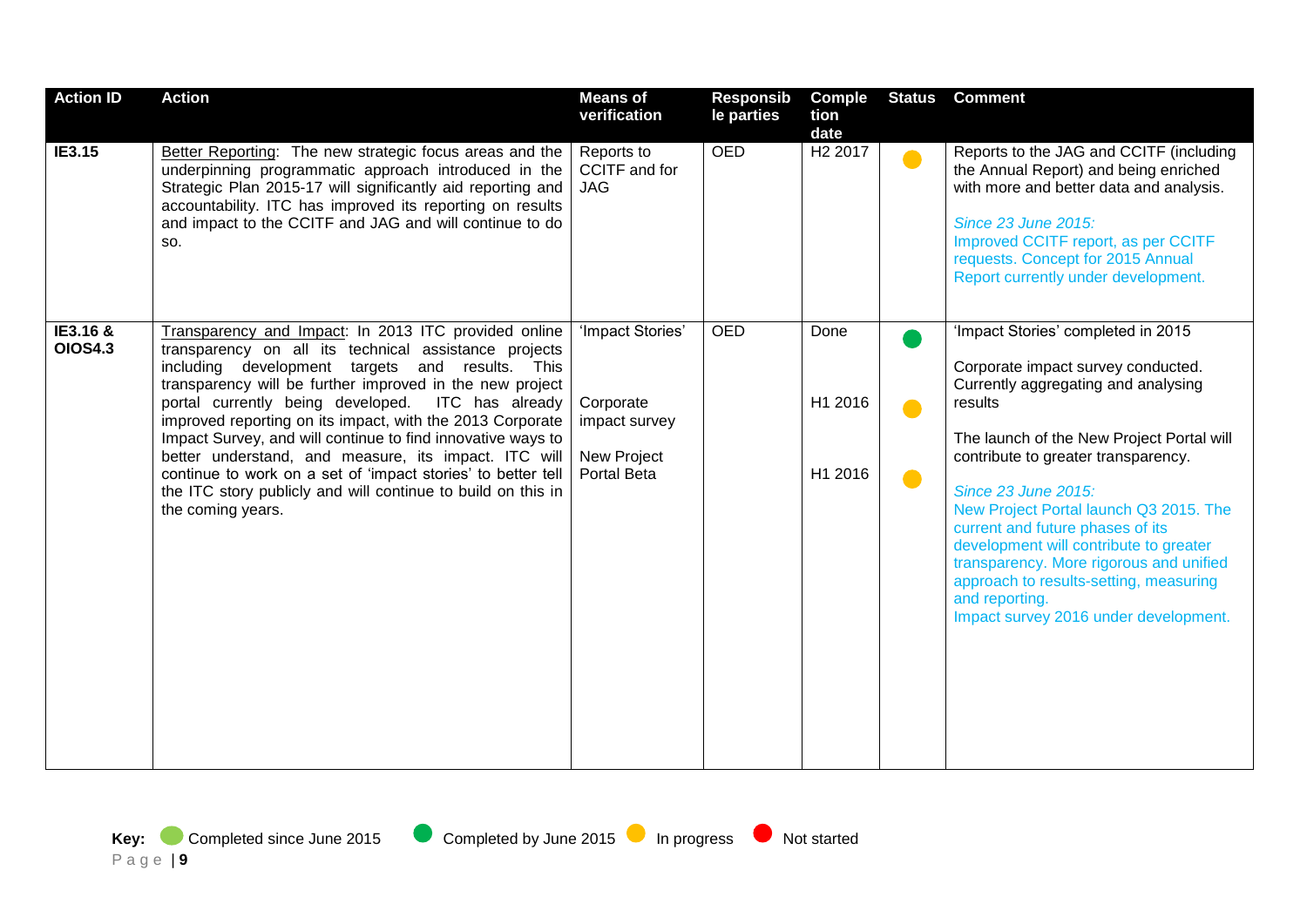| <b>Action ID</b>            | <b>Action</b>                                                                                                                                                                                                                                                                                                                                                                                                                      | <b>Means of</b><br>verification              | Responsib<br>le parties | <b>Comple</b><br>tion<br>date | <b>Status</b> | <b>Comment</b>                                                                                                                                                                                                                                                                                                                                                                                                                                                                         |
|-----------------------------|------------------------------------------------------------------------------------------------------------------------------------------------------------------------------------------------------------------------------------------------------------------------------------------------------------------------------------------------------------------------------------------------------------------------------------|----------------------------------------------|-------------------------|-------------------------------|---------------|----------------------------------------------------------------------------------------------------------------------------------------------------------------------------------------------------------------------------------------------------------------------------------------------------------------------------------------------------------------------------------------------------------------------------------------------------------------------------------------|
| IE 3.17                     | Improved Accounting Practices: In 2015 ITC will complete<br>the full transition to accrual based accountability following<br>International Public Sector Accounting Standards (IPSAS)<br>principles.                                                                                                                                                                                                                               | <b>Annual Report</b><br>and Accounts<br>2014 | <b>DPS</b>              | Done                          |               |                                                                                                                                                                                                                                                                                                                                                                                                                                                                                        |
| IE 3.18 &<br><b>OIOS4.6</b> | <b>Enterprise Resource Planning: ITC will implement the new</b><br>UN Enterprise Resource Planning application, Umoja, and<br>will finalize the initiative to assess the full costing of its<br>programmes and projects. It will continue to reduce and<br>automate internal processes and change paper processes<br>into electronic ones. Together these elements will deliver<br>a more transparent, leaner, more efficient ITC. | Annual reports                               | <b>DPS</b>              | H <sub>2</sub> 2016           |               | ITC is fully engaged as part of Cluster 4<br>in Umoja implementation. Over and<br>above this significant undertaking ITC is<br>continuing to automate internal<br>processes, currently automating the MoU<br>and HR Recruitment workflow processes.<br>Since 23 June 2015:<br><b>ITC transitioned to UMOJA as of 9</b><br>November 2015. Process adjustments<br>and business intelligence functions,<br>including on project and programme costs<br>will be developed throughout 2016. |

#### **STRATEGIC RECOMMENDATION 4:**

*Move ITC up to the next level of visibility, engagement and effectiveness as a key player in the global Aid for Trade effort.*

#### *Recommended Actions to ITC's Management:*

- *Keep a steady focus and ITC's substantive expertise and credibility aimed at the strategic horizon suggested in Recommendation 1 and supported by the other Recommendations.*
- *To realistically enhance ITC's links among beneficiary countries and regions, recognizing its constraints, consider a very few carefully-designed, justified and evaluated liaison arrangements for key regions.*
- With JAG and CCITF, enlist a small but representative group of engaged representatives of intended beneficiary countries and institutions, in Geneva and/or in capitals, *to advise at regular intervals on cooperation possibilities, strategic design, key contacts and expertise and profile-raising opportunities.*
- *Continue to tell the ITC story publicly, highlighting promising innovations and breakthroughs as justified, while also using them to focus attention on the less glamorous, longer-term work of building sustainable results in supporting trade.*

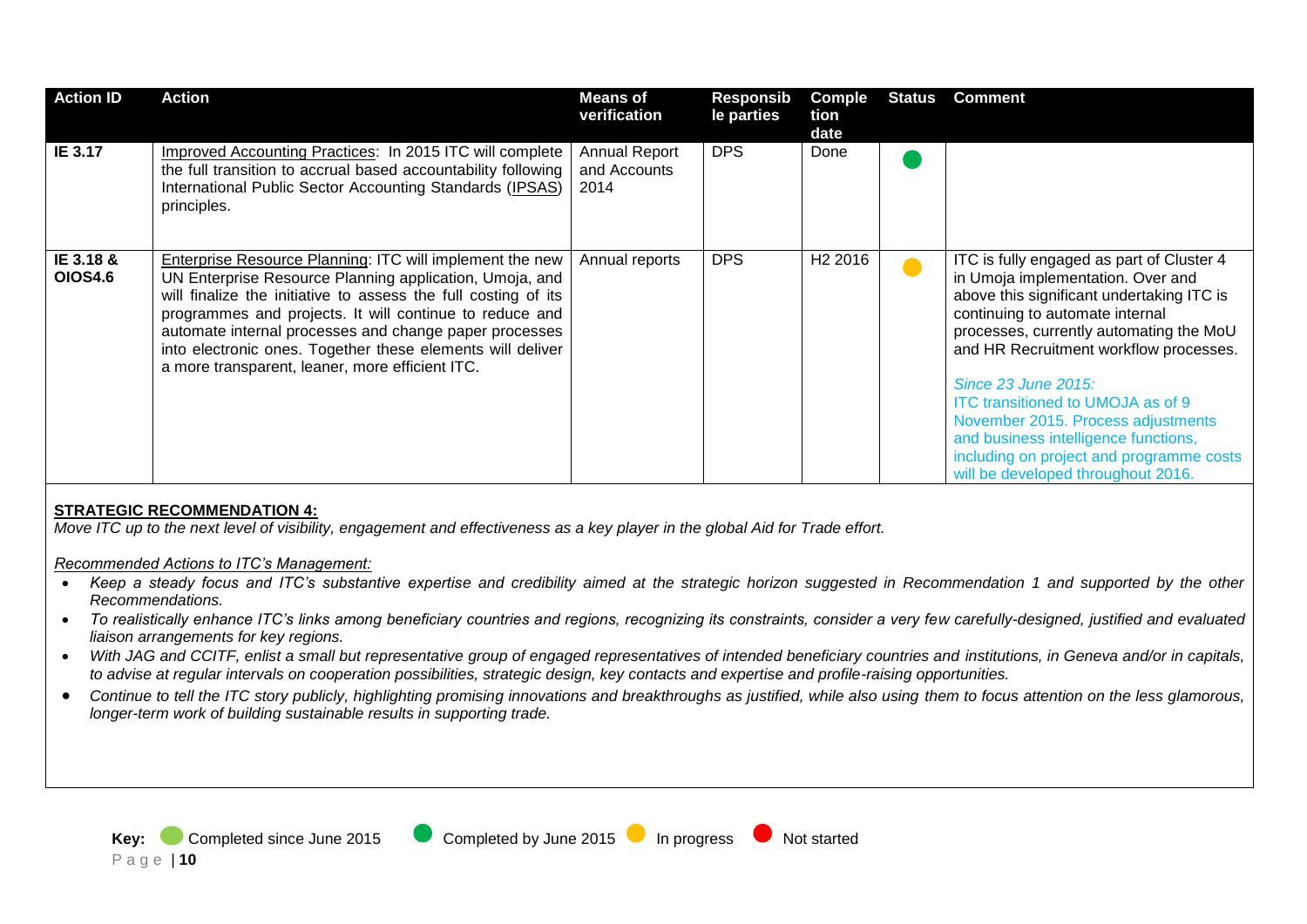| <b>Action ID</b> | <b>Action</b>                                                                                                                                                                                                                                                                                                                                                                                                                                                                                                                                                                                                                                                                                                                                                                                                                                                                                                                                                                                                                                                          | <b>Means of</b>                                                                                                                                                                                                                | <b>Responsible</b> | <b>Comple</b>    | <b>Stat</b> | <b>Comment</b>                                                                                                                                                                                                                                                                                                                                                                                                                                                                                                                                                                                                                                                                                                                                                                                                                                                                                                                                                                                       |
|------------------|------------------------------------------------------------------------------------------------------------------------------------------------------------------------------------------------------------------------------------------------------------------------------------------------------------------------------------------------------------------------------------------------------------------------------------------------------------------------------------------------------------------------------------------------------------------------------------------------------------------------------------------------------------------------------------------------------------------------------------------------------------------------------------------------------------------------------------------------------------------------------------------------------------------------------------------------------------------------------------------------------------------------------------------------------------------------|--------------------------------------------------------------------------------------------------------------------------------------------------------------------------------------------------------------------------------|--------------------|------------------|-------------|------------------------------------------------------------------------------------------------------------------------------------------------------------------------------------------------------------------------------------------------------------------------------------------------------------------------------------------------------------------------------------------------------------------------------------------------------------------------------------------------------------------------------------------------------------------------------------------------------------------------------------------------------------------------------------------------------------------------------------------------------------------------------------------------------------------------------------------------------------------------------------------------------------------------------------------------------------------------------------------------------|
|                  |                                                                                                                                                                                                                                                                                                                                                                                                                                                                                                                                                                                                                                                                                                                                                                                                                                                                                                                                                                                                                                                                        | verification                                                                                                                                                                                                                   | parties            | tion<br>date     | us          |                                                                                                                                                                                                                                                                                                                                                                                                                                                                                                                                                                                                                                                                                                                                                                                                                                                                                                                                                                                                      |
| <b>IE4.19</b>    | Enhancing Visibility of ITC: In the past year ITC has<br>substantially raised its visibility. It completely revamped<br>its website and its' Annual Report, significantly raising<br>its social media presence - Twitter, Facebook and<br>LinkedIn followers have grown to the many thousands<br>each - and making a much greater impact across<br>traditional print and online media. In 2013, close to<br>3,000 articles relating to ITC were published in printed<br>and online media, which was up six-fold on 2012.<br>ITC also successfully held its World Export<br>Development Forum for the first time in Africa, in a<br>landlocked country, Rwanda. ITC celebrated its 50th<br>anniversary in 2014 with a high level event, an ethical<br>fashion show and the publication of a 50th anniversary<br>book on SME competitiveness. ITC also co-hosted the<br>bi-annual WTPO in Dubai.<br>ITC will also host an Annual Open-Door Day to provide<br>Geneva-based<br>stakeholders<br>with<br>better<br>a<br>understanding and interaction with the organization. | 50th<br>anniversary<br>book on SME<br>competitivenes<br>s;<br><b>WEDF 2014 in</b><br>Rwanda;<br>Open Door<br>Day 2014;<br><b>Annual Report</b><br>2014;<br><b>ITC</b> Impact<br>Stories;<br>Trade<br>Compass on<br><b>UNTV</b> | <b>OED</b>         | $2015 -$<br>2017 |             | Regular video coverage of major ITC and<br>partner events<br>Ten new publications, including a report on the<br>TPO Network World Conference and Awards<br>Innovative events - e.g. panel debate and film<br>for International Women's Day,<br>Major events - preparations underway:<br>WEDF 2015, WVEF 2015, Trade for<br>Sustainable Development Forum, event at<br>Financing for Development Conference in<br>Addis Ababa.<br><b>Since 23 June 2015:</b><br>Ongoing work on increased visibility, e.g.<br>through participation in /organisation of the<br>events listed above; AfT Global review; WTO<br>Public Forum; participation at the launch of<br>the SDGs at the UN; launch of SME<br>Competitiveness Flagship in Geneva, Dubai,<br>Barbados and plans to do this in Nairobi; joint<br>publication on sustainable tourism with<br>UNWTO; keynote speaker and participation at<br>numerous events on trade related matters in<br>Geneva; interaction with country and regional<br>groups; |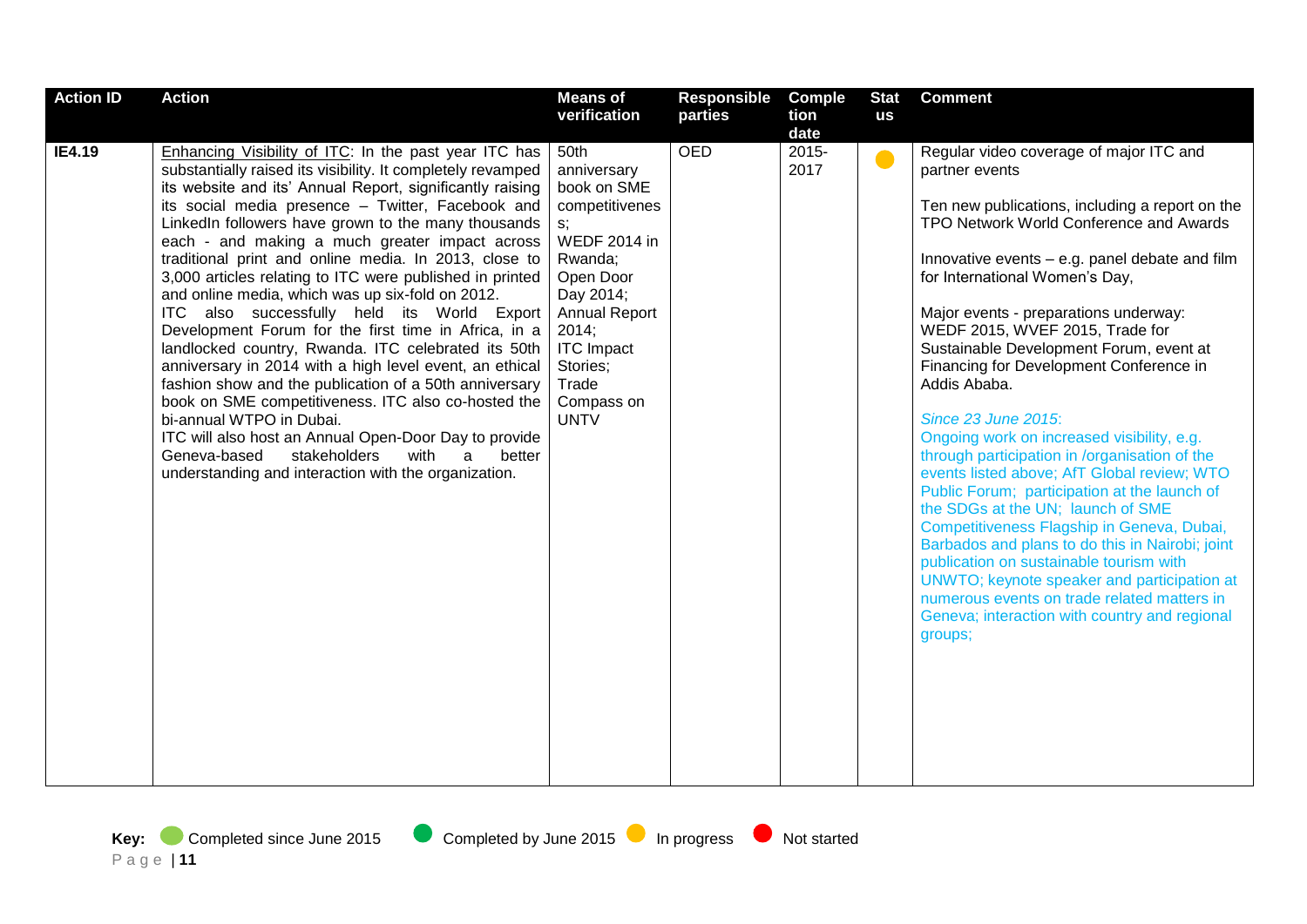| <b>Action ID</b> | <b>Action</b>                                                                                                                                                                                                                                                                                                                                                                                                                                                                                                                                                                                                                                   | <b>Means of</b><br>verification | Responsible<br>parties    | <b>Comple</b><br>tion<br>date | <b>Stat</b><br>us | <b>Comment</b>                                                                                                                                                                                                                                                                                                                                                                  |
|------------------|-------------------------------------------------------------------------------------------------------------------------------------------------------------------------------------------------------------------------------------------------------------------------------------------------------------------------------------------------------------------------------------------------------------------------------------------------------------------------------------------------------------------------------------------------------------------------------------------------------------------------------------------------|---------------------------------|---------------------------|-------------------------------|-------------------|---------------------------------------------------------------------------------------------------------------------------------------------------------------------------------------------------------------------------------------------------------------------------------------------------------------------------------------------------------------------------------|
| <b>IE4.20</b>    | Strategic Partnerships: ITC will, in addition to<br>enhancing its direct interaction, ensure its links with<br>beneficiary countries and regions are enhanced by<br>strengthening strategic partnerships with other<br>international organizations through joint initiatives for<br>greater impact in the field. This will include stronger<br>collaboration with UN agencies through the One UN<br>and UNDAF initiatives, and also continued involvement<br>with in the Enhanced Integrated Framework, STDF<br>and other similar programmes. ITC will also continue<br>to enhance its collaboration with the private sector.                   | <b>Annual Report</b>            | OED with all<br>divisions | $2015 -$<br>2017              | $\bullet$         | Agreements signed with International<br>organizations: ISO, UNHCR, UNIDO, UNDP,<br>UN Women. Global Compact<br>Agreements signed with private sector: Bosch,<br>DHL,<br>China Volant Industry Co. Ltd, HAFDE<br>Since 23 June 2015:<br>Agreements signed, e.g. with UNWTO;<br><b>UNESCAP; African Union Commission.</b>                                                         |
| IE 4.21          | Interaction with ITC Stakeholders: In addition to the<br>regular avenues of CCITF and JAG, ITC Management<br>will undertake regular strategic dialogues with its<br>Parent Organizations, funders of the ITC, beneficiaries,<br>as well as the private sector and trade support<br>institutions. It will also continue to reach out to the<br>country/regional groups in Geneva. During visits to the<br>field, ITC will also reach out to local stakeholders to<br>enhance the visibility and effectiveness of the<br>organization.<br>ITC will also actively participate in the on-going<br>dialogue to craft a post-2015 development agenda. | <b>Annual Report</b>            | <b>OED</b>                | $2015 -$<br>2017              | $\bullet$         | ITC has instituted regular dialogue with<br>members in Geneva, with its two parent<br>organizations and with funders.<br>From 2015 dialogue will take place with a<br>wider audience of stakeholders.<br>Since 23 June 2015:<br>Ongoing dialogue; contribution to the<br>development of SDG indicators; regular<br>briefings to different stakeholder groups (ACP,<br>LDCs, EU) |
| <b>IE4.22</b>    | Liaison with Regions: ITC Management is exploring<br>enhancing liaisons with stakeholders in particular<br>priority regions.                                                                                                                                                                                                                                                                                                                                                                                                                                                                                                                    | <b>Annual Report</b>            | OED                       | $2015 -$<br>2017              |                   | Preparations are underway for the opening of<br>a liaison office in Addis Ababa                                                                                                                                                                                                                                                                                                 |

**Key:** Completed since June 2015 Completed by June 2015 In progress Not started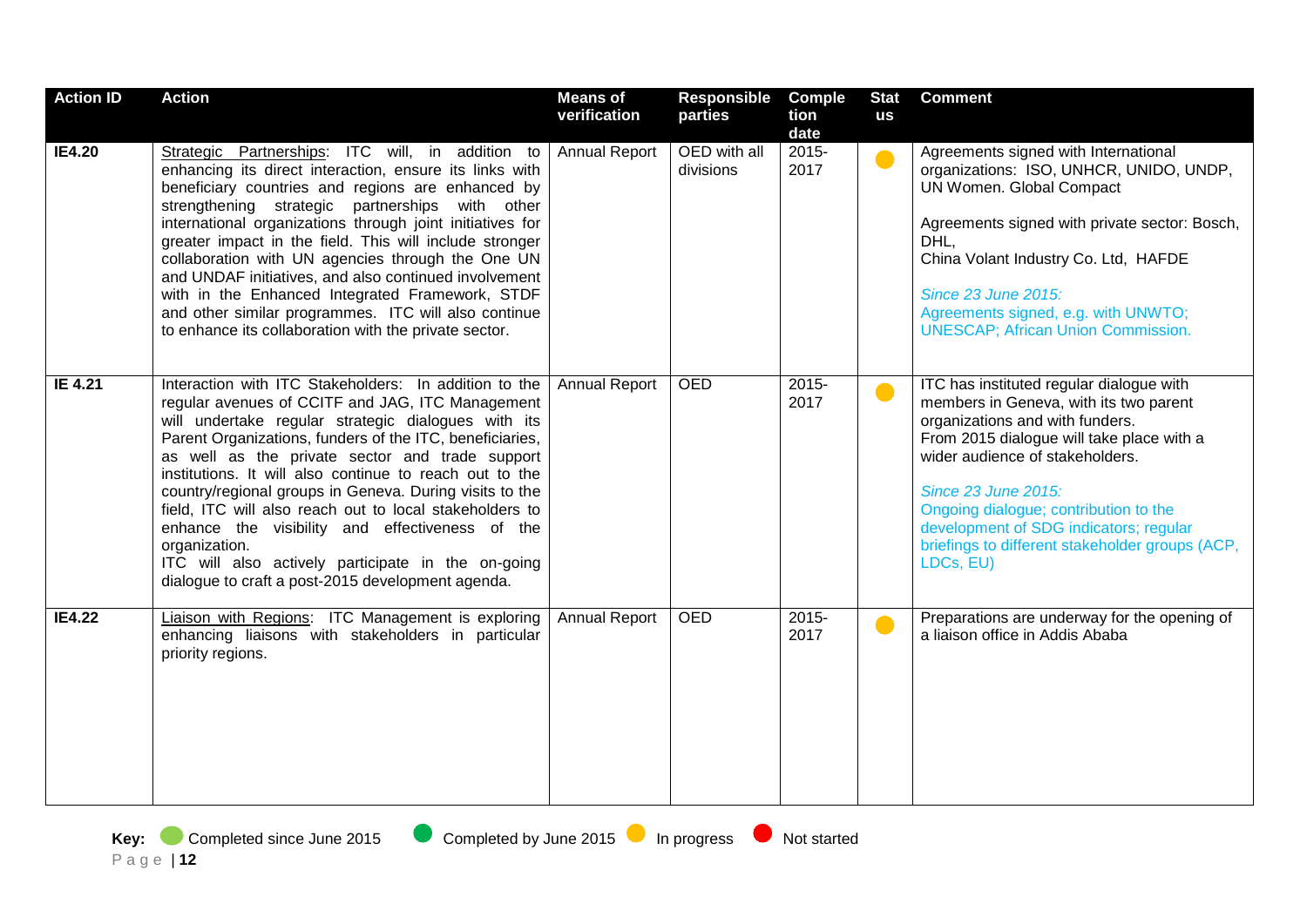| <b>Action ID</b> | <b>Action</b>                                                                                                                                                                                                                                                                                                                                                                                                                                                                                   | <b>Means of</b><br>verification            | <b>Responsible</b><br>parties         | <b>Comple</b><br>tion | <b>Stat</b><br><b>us</b> | <b>Comment</b>                                                                                                                                                                                                                                        |
|------------------|-------------------------------------------------------------------------------------------------------------------------------------------------------------------------------------------------------------------------------------------------------------------------------------------------------------------------------------------------------------------------------------------------------------------------------------------------------------------------------------------------|--------------------------------------------|---------------------------------------|-----------------------|--------------------------|-------------------------------------------------------------------------------------------------------------------------------------------------------------------------------------------------------------------------------------------------------|
|                  |                                                                                                                                                                                                                                                                                                                                                                                                                                                                                                 |                                            |                                       | date                  |                          |                                                                                                                                                                                                                                                       |
| <b>IE4.23</b>    | Branding and Outreach: ITC will continue to improve<br>its branding and global visibility through the<br>development and implementation of a comprehensive<br>communication strategy. Central to this will be the re-<br>definition of ITC's strategic approach in the Strategic<br>Plan 2015-17 around the six focus areas. This will<br>enable ITC to provide beneficiaries and would be<br>supporters with a clearer understanding on the scope<br>and impact of ITC's technical assistance. | <b>ITC Website</b><br><b>Annual Report</b> | <b>OED</b>                            | 2015-<br>2017         | $\bullet$                | ITC is developing new metrics for better<br>capturing its outreach.<br><b>Since 23 June 2015:</b><br>Metrics on communication effectiveness and<br>outreach are developed as part of the ITC<br>KPIs, to be presented in the Operational Plan<br>2016 |
| <b>OIOS1.1</b>   | ITC will monitor the implementation of the actions<br>described in the management response to the<br>independent evaluation of ITC, including reporting<br>regularly to the Joint Advisory Group (JAG).                                                                                                                                                                                                                                                                                         | This report                                | <b>SPPG</b>                           | H <sub>2</sub> 2017   |                          | See page 1 of this report                                                                                                                                                                                                                             |
| <b>OIOS2.1</b>   | See IE2.9                                                                                                                                                                                                                                                                                                                                                                                                                                                                                       |                                            | <b>SPPG</b>                           | H <sub>2</sub> 2015   |                          |                                                                                                                                                                                                                                                       |
| <b>OIOS2.2</b>   | Develop a new resource mobilisation strategy that<br>incorporates analysis of country needs.                                                                                                                                                                                                                                                                                                                                                                                                    | Resource<br>Mobilisation<br>Strategy       | <b>SPPG</b>                           | Done                  |                          |                                                                                                                                                                                                                                                       |
| <b>OIOS2.3</b>   | See IE1.7                                                                                                                                                                                                                                                                                                                                                                                                                                                                                       |                                            | $\overline{\text{ITC}}$<br>Management | H <sub>2</sub> 2017   |                          |                                                                                                                                                                                                                                                       |
| <b>OIOS2.4</b>   | See IE2.9                                                                                                                                                                                                                                                                                                                                                                                                                                                                                       |                                            | <b>SPPG</b>                           | H1 2016               |                          |                                                                                                                                                                                                                                                       |
| <b>OIOS3.1</b>   | See IE2.9                                                                                                                                                                                                                                                                                                                                                                                                                                                                                       |                                            | <b>SPPG</b>                           | H <sub>2</sub> 2015   |                          |                                                                                                                                                                                                                                                       |
| <b>OIOS3.2</b>   | See IE1.6                                                                                                                                                                                                                                                                                                                                                                                                                                                                                       |                                            | <b>SPPG</b>                           | H <sub>2</sub> 2015   |                          |                                                                                                                                                                                                                                                       |
| <b>OIOS4.1</b>   | See IE3.14                                                                                                                                                                                                                                                                                                                                                                                                                                                                                      |                                            | <b>SPPG</b>                           | Q1 2016               |                          |                                                                                                                                                                                                                                                       |
| <b>OIOS4.2</b>   | See IE2.11                                                                                                                                                                                                                                                                                                                                                                                                                                                                                      |                                            | <b>SPPG</b>                           | H <sub>2</sub> 2015   |                          |                                                                                                                                                                                                                                                       |
| <b>OIOS4.3</b>   | See IE3.16                                                                                                                                                                                                                                                                                                                                                                                                                                                                                      |                                            | <b>OED</b>                            | H1 2016               |                          |                                                                                                                                                                                                                                                       |
| <b>OIOS4.4</b>   | See IE2.11 and IE2.13                                                                                                                                                                                                                                                                                                                                                                                                                                                                           |                                            | <b>SPPG</b>                           | H <sub>2</sub> 2015   |                          |                                                                                                                                                                                                                                                       |

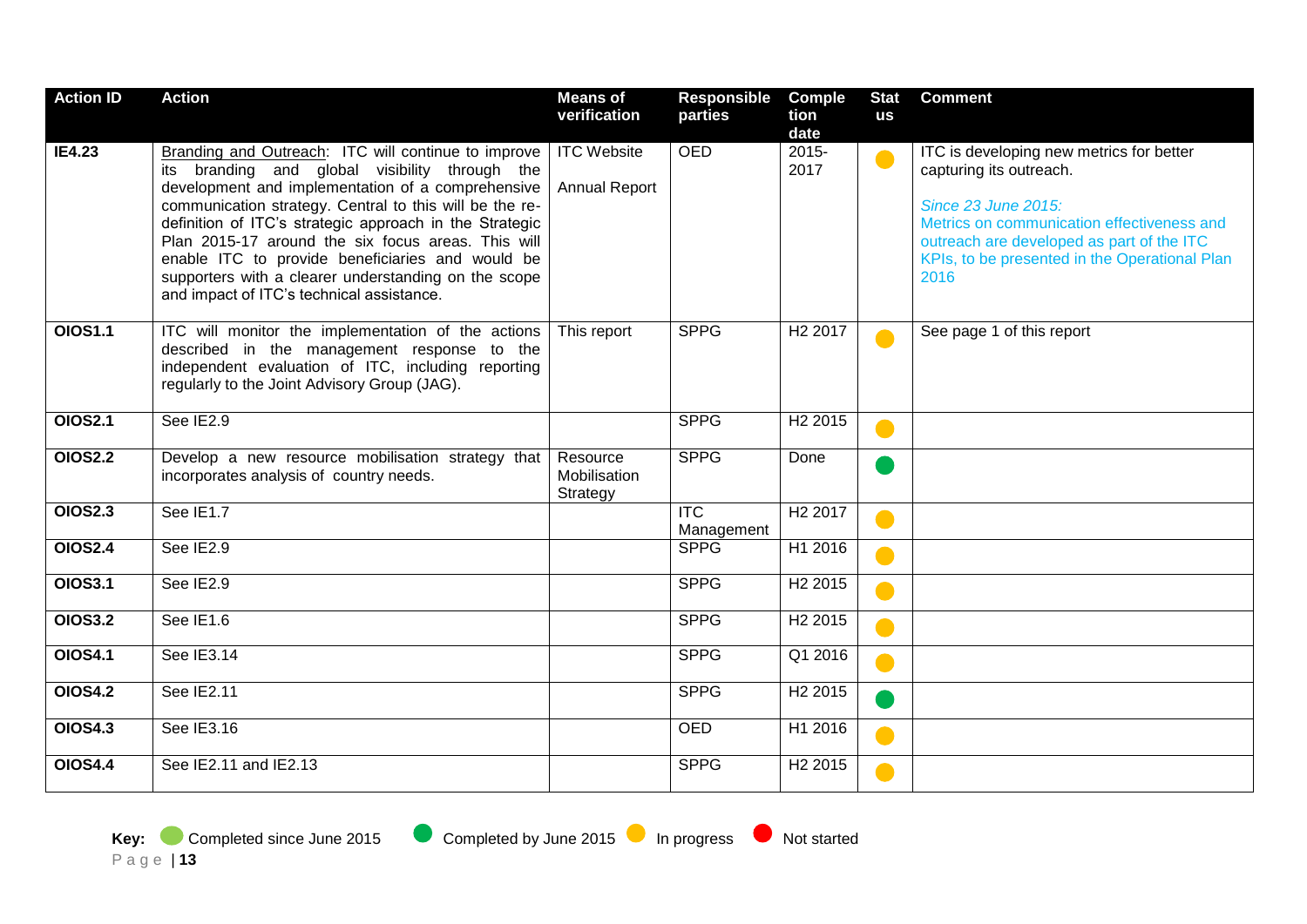| <b>Action ID</b> | Action                                                                                                                                                                                                                                                                                                                                                         | Means of<br>verification                       | Responsible<br>parties | Comple<br>tion<br>date | <b>Stat</b><br><b>us</b> | <b>Comment</b>                   |
|------------------|----------------------------------------------------------------------------------------------------------------------------------------------------------------------------------------------------------------------------------------------------------------------------------------------------------------------------------------------------------------|------------------------------------------------|------------------------|------------------------|--------------------------|----------------------------------|
| <b>OIOS4.5</b>   | See IE2.8                                                                                                                                                                                                                                                                                                                                                      |                                                | <b>DMD</b>             | H <sub>2</sub> 2015    |                          |                                  |
| <b>OIOS4.6</b>   | See IE3.18                                                                                                                                                                                                                                                                                                                                                     |                                                | <b>DPS</b>             | H <sub>2</sub> 2016    |                          |                                  |
| <b>OIOS4.7</b>   | See IE2.10                                                                                                                                                                                                                                                                                                                                                     |                                                | OED                    | H1 2016                |                          |                                  |
| <b>OIOS5.1</b>   | mainstreaming at ITC:<br>Gender<br>Develop<br>and<br>promulgate key gender sensitive policies, including<br>more flexible work-life balance policies, a mandatory<br>exit questionnaire, mandatory basic gender training<br>and the terms of reference for a Gender Focal Point<br>complemented with terms of engagement for<br><b>UNSWAP Business Owners.</b> | Gender policy<br>and guidelines<br>issued      | <b>HR</b>              | Done                   |                          | Policies issued in May/June 2015 |
| <b>OIOS5.2</b>   | Appoint a Gender Focal Point focused on gender parity<br>in the workplace, in line with the requirements of the<br>UN-SWAP framework, as well as an alternate.                                                                                                                                                                                                 | Appointment<br>of Gender<br><b>Focal Point</b> | <b>HR</b>              | Done                   |                          | Focal Point appointed May 2015   |



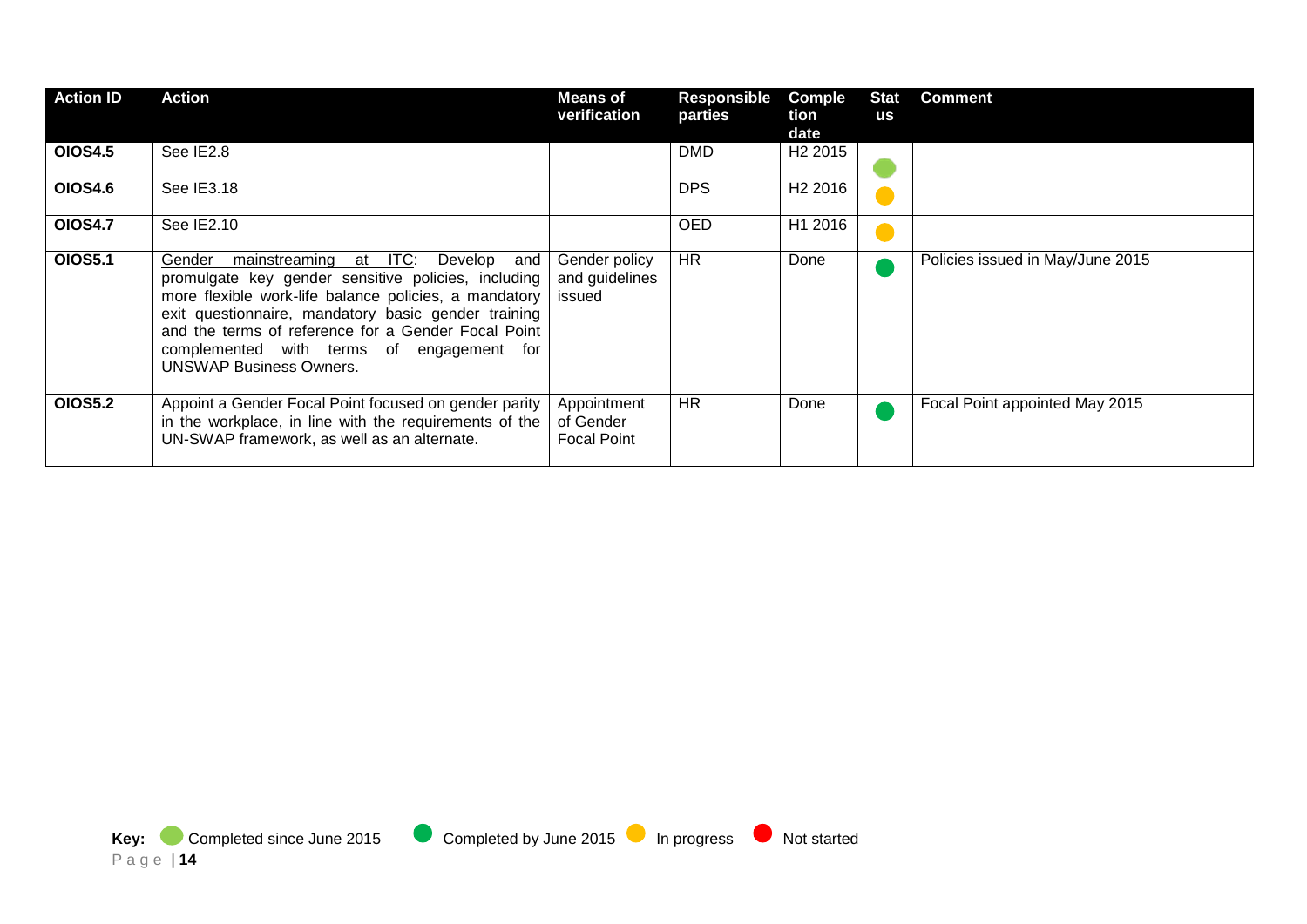| <b>OIOS5.3</b> | Strengthen accountability mechanisms at the senior<br>level through the development of gender parity metrics<br>and promoting the Women's Empowerment Principles<br>both inside and outside the organization. | <b>Gender Parity</b><br><b>Metrics</b> | HR/ITC<br>Management | H <sub>2</sub> 2015<br><b>Done</b> |           | Policy being developed and accountability<br>mechanism is being implemented through staff<br>objectives in the Performance Appraisal<br>System<br>The policy on "Gender Parity at ITC"<br>(ITC/EDB/2015/06) was promulgated on 11<br>June 2015. It is underpinned by a<br>comprehensive set of measures for achieving<br>gender parity ranging from target setting,<br>accountability mechanisms and robust<br>monitoring and evaluation system to staff<br>selection supporting measures and mentoring<br>programmes. ITC set the year 2020 to reach<br>parity at the corporate level. At the P4 and P5<br>levels, ITC aims to achieve gender parity by<br>2020 and 2023, respectively. The policy<br>prescribes the need to establish a mandatory<br>goal in the performance appraisals of all<br>Section Chiefs and Division Directors to<br>assess their contributions in reaching the goal<br>of gender parity. |
|----------------|---------------------------------------------------------------------------------------------------------------------------------------------------------------------------------------------------------------|----------------------------------------|----------------------|------------------------------------|-----------|----------------------------------------------------------------------------------------------------------------------------------------------------------------------------------------------------------------------------------------------------------------------------------------------------------------------------------------------------------------------------------------------------------------------------------------------------------------------------------------------------------------------------------------------------------------------------------------------------------------------------------------------------------------------------------------------------------------------------------------------------------------------------------------------------------------------------------------------------------------------------------------------------------------------|
| <b>OIOS5.4</b> | See IE2.13                                                                                                                                                                                                    |                                        | <b>DPS</b>           | H <sub>2</sub> 2017                |           |                                                                                                                                                                                                                                                                                                                                                                                                                                                                                                                                                                                                                                                                                                                                                                                                                                                                                                                      |
| <b>OIOS5.5</b> | See IE1.3                                                                                                                                                                                                     |                                        | DBIS, DMD<br>and DCP | H2 2015                            | $\bullet$ |                                                                                                                                                                                                                                                                                                                                                                                                                                                                                                                                                                                                                                                                                                                                                                                                                                                                                                                      |
| <b>OIOS5.6</b> | Adoption of an Emission Reduction Strategy.                                                                                                                                                                   | Emission<br>Reduction<br>Strategy      | DMD/SC               | H <sub>2</sub> 2015<br><b>Done</b> |           | Strategy adopted by SMC in 2014. Target<br>setting and implementation modalities being<br>prepared.<br><b>Since 23 June 2015:</b><br>ITC is continuing to report its emissions<br>measures and statistics (from travel and<br>facilities management) to the United Nations'<br>Greening the Blue Initiative. This information is<br>being compiled and reported for the upcoming<br><b>Paris Climate COP</b><br>ITC is continuing to update its historical                                                                                                                                                                                                                                                                                                                                                                                                                                                           |